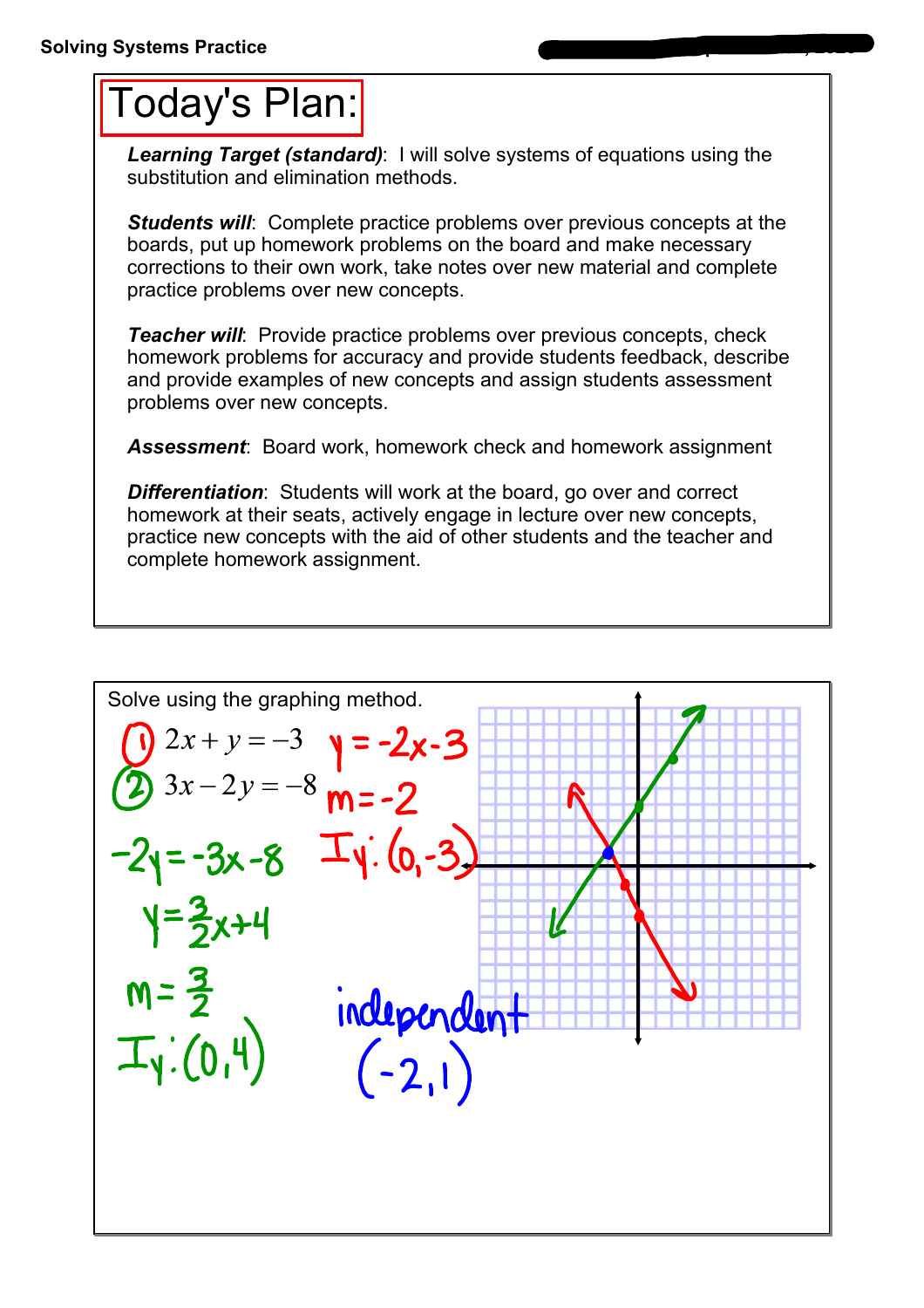

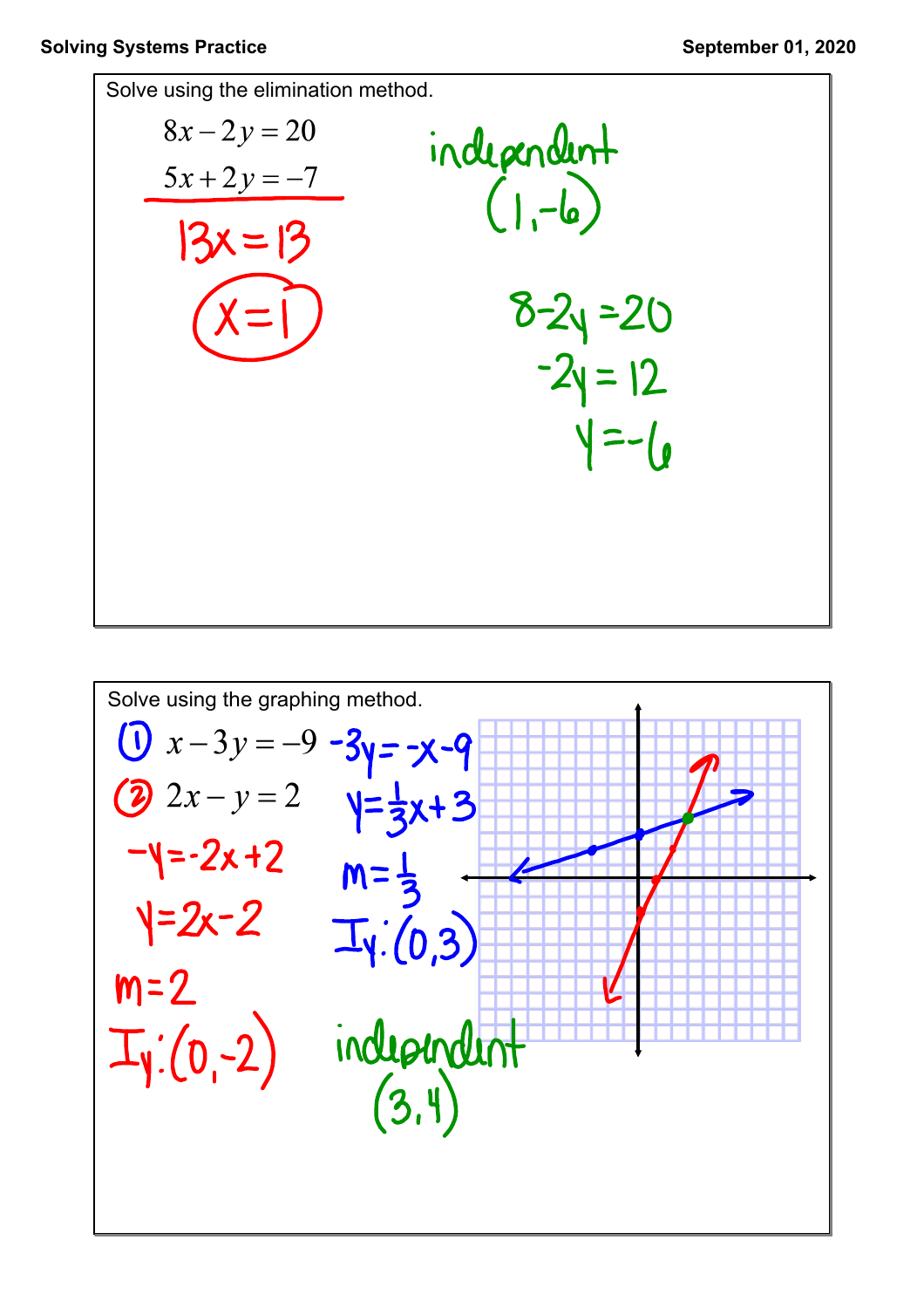

Solve using the elimination method.  
\n
$$
(2x-y+3z=9)4
$$
  
\n $x+4y+4z=5$   
\n $(3x+2y+2z=5)-2$   
\n $-4x-4y-4z=-10>+$   
\n $9x+16z=41$   
\n $-5x = -5$   
\n $x=5$   
\n $x=1$   
\n $1+4y+8=5$   
\n $4y+9=5$   
\n $1+2y-4$   
\n $1+2y-4$   
\n $1+2y-4$   
\n $1+2y-4$   
\n $1+2y-4$   
\n $1+2y-4$   
\n $1+2y-4$   
\n $1+2y-4$   
\n $1+2y-4$   
\n $1+2y-4$   
\n $1+2y-4$   
\n $1+2y-4$   
\n $1+2y-4$   
\n $1+2y-4$   
\n $1+2y-4$   
\n $1+2y-4$   
\n $1+2y-4$   
\n $1+2y-4$   
\n $1+2y-4$   
\n $1+2y-4$   
\n $1+2y-4$   
\n $1+2y-4$   
\n $1+2y-4$   
\n $1+2y-4$   
\n $1+2y-4$   
\n $1+2y-4$   
\n $1+2y-4$   
\n $1+2y-4$   
\n $1+2y-4$   
\n $1+2y-4$   
\n $1+2y-4$   
\n $1+2y-4$   
\n $1+2y-4$   
\n $1+2y-4$   
\n $1+2y-4$   
\n $1+2y-4$   
\n $1+2y-4$   
\n $1+2y-4$   
\n $1+2y-4$   
\n $1+2$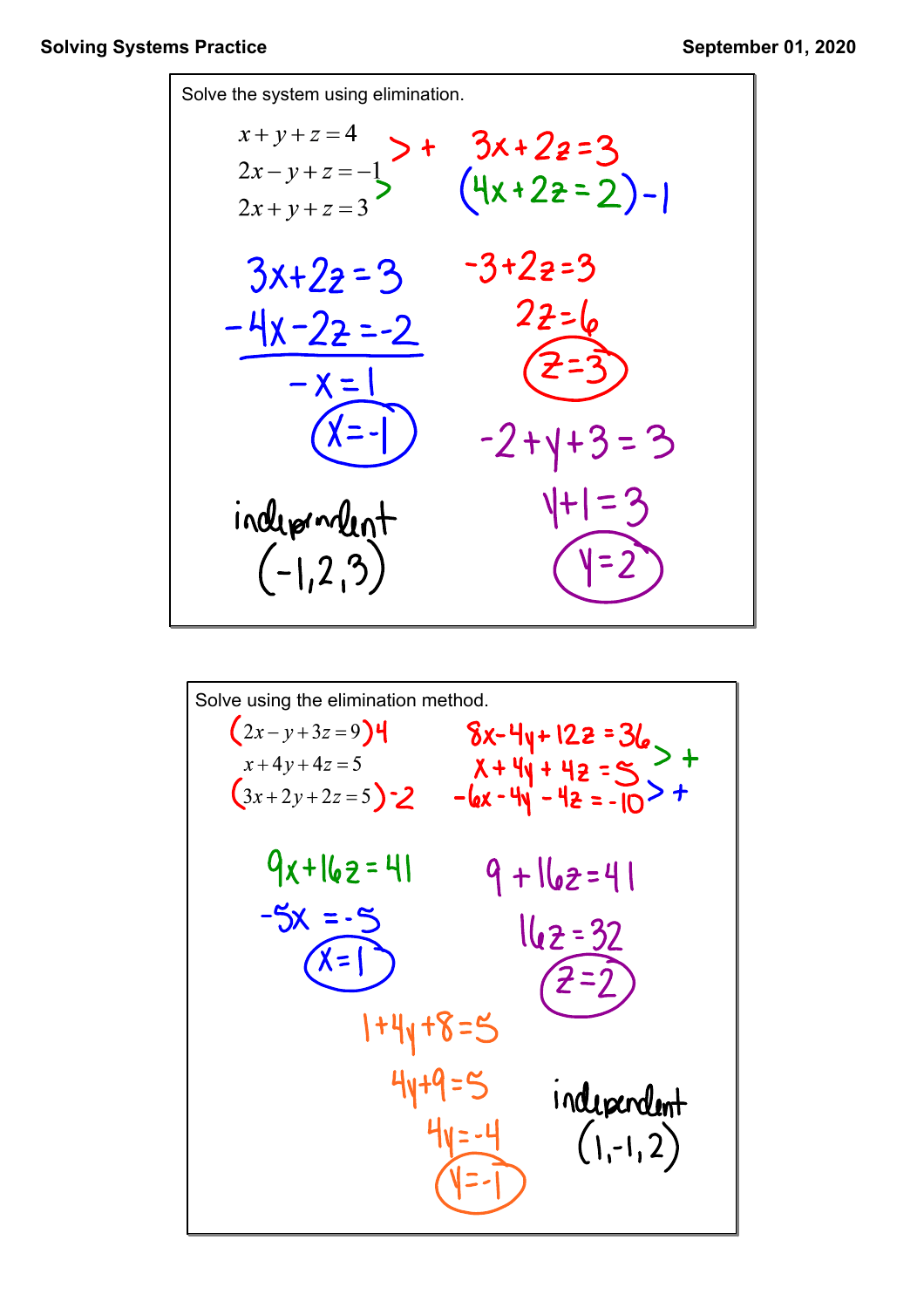Solve each system using the substitution method:  
\n
$$
4x + y = 9
$$
\n
$$
3x - 4y = 2
$$
\n
$$
3x - 4y = 2
$$
\n
$$
3x - 4(-4x + 9) = 2
$$
\n
$$
3x + 16x - 36 = 2
$$
\n
$$
9x = 38
$$
\n
$$
x = 2
$$
\n
$$
x = 2
$$
\n
$$
x = 2
$$
\n
$$
x = 2
$$

Solve using the elimination method.  
\n
$$
(-3x-4y-4z=-28)-2
$$
\n
$$
-(-6x-y-6z=-11
$$
\n
$$
-(-2x-5y+z=-12)-3
$$
\n
$$
-(-2x-5y+z=-12)-3
$$
\n
$$
-(-2x-5y+z=-12)-3
$$
\n
$$
-(-2x-5y+z=-12)-3
$$
\n
$$
-(-2x-5y+z=-12)-3
$$
\n
$$
-(-2x-5y+z=-12)-3
$$
\n
$$
-(-2x-5y-z-5)=-14y-4z=-90
$$
\n
$$
14y-4z=-90
$$
\n
$$
14y-4z=-90
$$
\n
$$
14y-4z=-90
$$
\n
$$
14y-4z=-90
$$
\n
$$
14y-4z=-90
$$
\n
$$
14y-4z=-90
$$
\n
$$
14y-4z=-90
$$
\n
$$
14y-4z=-90
$$
\n
$$
14y-4z=-90
$$
\n
$$
14y-4z=-90
$$
\n
$$
14y-4z=-90
$$
\n
$$
14y-4z=-11>2
$$
\n
$$
14y-4z=-11>2
$$
\n
$$
14y-4z=-11>2
$$
\n
$$
14y-4z=-11>2
$$
\n
$$
14y-4z=-11>2
$$
\n
$$
14y-4z=-11>2
$$
\n
$$
14y-4z=-11>2
$$
\n
$$
14y-4z=-11>2
$$
\n
$$
14y-4z=-11>2
$$
\n
$$
14y-4z=-11>2
$$
\n
$$
14y-4z=-10>2
$$
\n
$$
14y-4z=-10>2
$$
\n
$$
14y-4z=-10>2
$$
\n
$$
14y-4z=-10>2
$$
\n
$$
14y-4z=-10>2
$$
\n
$$
-2x-25=1
$$
\